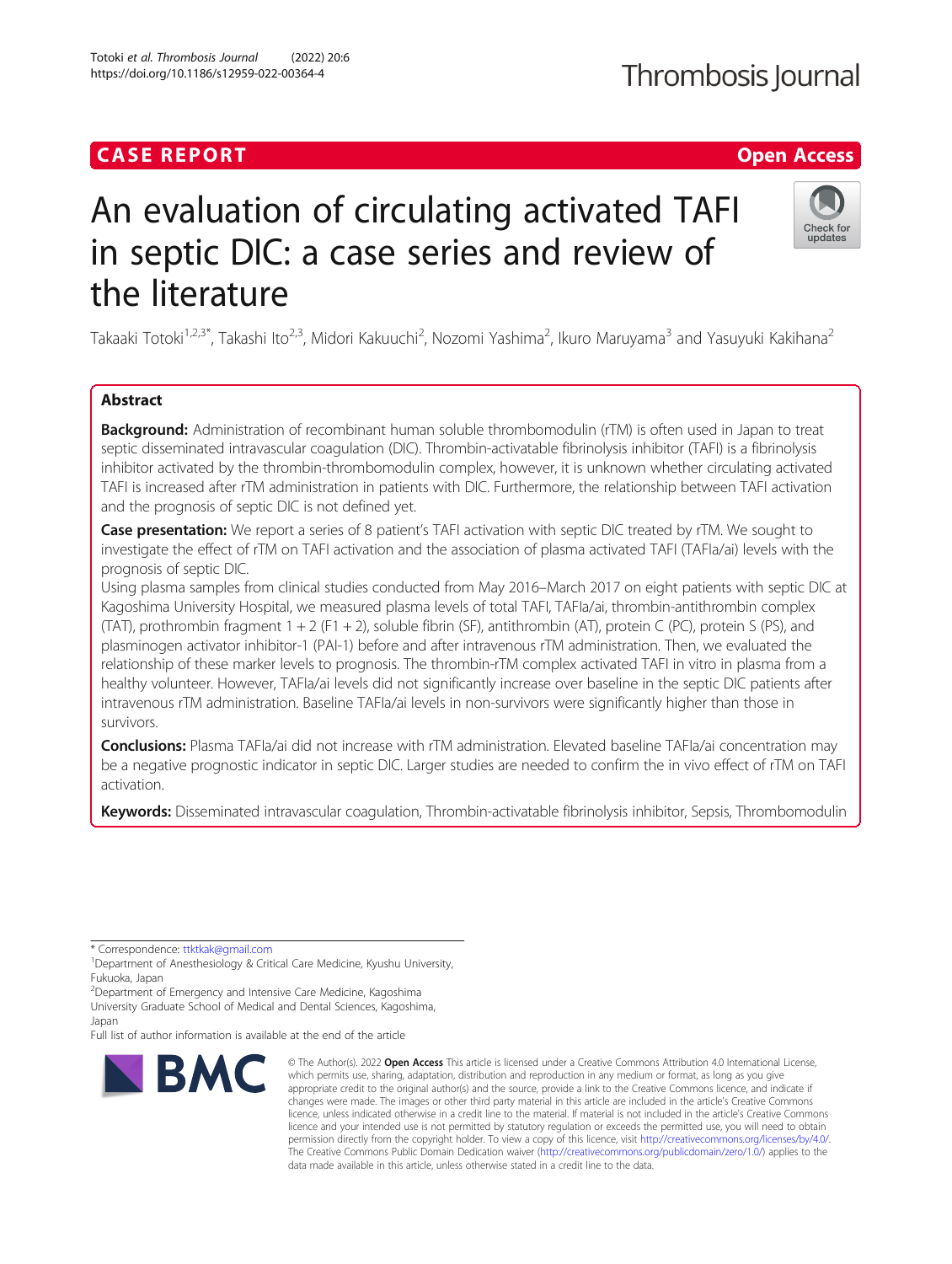#### Introduction

Thrombin-activatable fibrinolysis inhibitor (TAFI) is synthesized and secreted by the liver [\[1](#page-3-0)]. TAFI can be activated by thrombin, and this reaction is markedly promoted by thrombomodulin, an anticoagulant protein expressed on the surface of endothelial cells [[2\]](#page-3-0). During fibrinolysis, plasmin partially hydrolyzes fibrin, and plasminogen, plasmin, and tissue-type plasminogen activator (tPA) bind to the C terminal lysine residue generated in partially-hydrolyzed fibrin. Activated TAFI inhibits the binding of plasminogen, plasmin, and tPA by selectively excising the lysine residue at the C-terminal of fibrin, thereby suppressing the fibrinolytic reaction and controlling the rate of fibrinolysis [[3](#page-3-0)–[5](#page-3-0)].

In sepsis, the expression of endothelial anticoagulant proteins, including thrombomodulin, is suppressed by endothelial damage. The decrease in thrombomodulin expression in the endothelium results in a hypercoagulable state and sepsis-associated disseminated intravascular coagulation (DIC) [[6\]](#page-3-0). In Japan, recombinant human soluble thrombomodulin (rTM) is commonly used in expectation of activated protein C (APC)-dependent anticoagulant effects to counteract the hypercoagulable state in septic DIC [\[7\]](#page-3-0). Theoretically, administration of rTM may not only promote thrombin-mediated protein C activation but also promote thrombin-mediated TAFI activation, however, activated TAFI levels after rTM administration is unknown. Furthermore, the relationship between TAFI activation and the prognosis of septic DIC is not defined yet. In this study, we analyzed activated TAFI levels after rTM administration in patients with septic DIC.

The activated TAFI levels in no-survivors tended to be higher than in survivors.

#### Case presentation

We have treated eight patients with septic DIC in our prior research on activated protein C conducted May 2016–March 2017 in Kagoshima University Hospital [[8\]](#page-3-0).

The study was conducted using their plasma samples. This prospective observational study conformed to the provisions of the Declaration of Helsinki and was approved by the Ethics Committee of Kagoshima University Hospital. Between May 2016–March 2017, written informed consent was obtained from eight patients with sepsis-associated DIC prior to participation.

The diagnosis of sepsis and DIC was made according to the Third International Consensus Definition for Sepsis (Sepsis-3) [\[9](#page-3-0)] and the diagnostic criteria established by the Japanese Association for Acute Medicine (JAAM DIC criteria) [[10\]](#page-3-0), respectively.

#### Sample preparation for TAFI assays

Plasma from a healthy volunteer was incubated for 10 min at 37 °C with varying concentrations of human thrombin (Sigma-Aldrich, St. Louis, MO, USA) and rTM (Asahi Kasei Pharma, Tokyo, Japan). The reaction was terminated by addition of a protease inhibitor cocktail containing hirudin (Sekisui Medical, Tokyo, Japan). The samples were centrifuged at 4 °C and the supernatants were stored at − 80 °C until analysis of TAFI concentrations.

Blood samples collected from the eight patients with sepsis-associated DIC before and after administration of rTM (Asahi Kasei Pharma, Tokyo, Japan), (130 or 380 U/kg, depending on renal function) via intravenous drip infusion on day 1 and day 2 were immediately anticoagulated with a one-tenth volume of sodium citrate and kept at 4 °C. The samples were then centrifuged at 2000×g for 10 min at  $4^{\circ}$ C and plasma samples were stored at − 80 °C until analysis of TAFI concentrations.

### Measurement of plasma levels of total TAFI, activated TAFI, TAT, F1 + 2, SF, AT, PC, PS, sTM, and PAI-1

Plasma total TAFI levels were analyzed by the Imuclone Total TAFI ELISA (Sekisui Diagnostics, Stamford CT, USA). Plasma activated TAFI levels (TAFIa/ai) were analyzed by the Asserachrom TAFIa/TAFIai (Diagnostica Stago, Seine, France). Plasma thrombin-antithrombin complex (TAT) levels were analyzed using Stacia chemiluminescence enzyme immunoassay (CLEIA) TAT (LSI Medience, Tokyo, Japan). Plasma prothrombin fragment  $1 + 2$  (F1 + 2) levels were analyzed using Enzygnost F1 + 2 (Siemens Healthcare Diagnostics, Tokyo, Japan). Plasma soluble fibrin (SF) levels were analyzed using Iatro SF II (LSI Medience). Antithrombin (AT) was analyzed by a synthetic chromogenic substrate method using HemosIL ATLQ (Instrumentation Laboratory, Bedford MA, USA). Plasma protein C (PC) levels were measured by a synthetic chromogenic substrate method using HemosIL Protein C (Instrumentation Laboratory). Plasma protein S (PS) levels were measured by a synthetic chromogenic substrate method using HemosIL PS clot (Instrumentation Laboratory). Plasminogen activator inhibitor-1 (PAI-1) was analyzed using an LPIA • tPAI test (LSI Medience). All of the preceding assays were performed according to the manufacturers' instructions.

#### Discussion and conclusions

We examined the plasma levels of total TAFI, TAFIa/ai,  $F1 + 2$ , SF, AT, PS, and PAI-1 in eight patients with sepsis-associated DIC before and after administration of rTM over 2 days (Fig. [1\)](#page-2-0).

The background characteristics of the eight patients are shown in Supplementary Table 1. Plasma soluble TM levels rapidly increased during a 30–60-min period of rTM administration (380 U/kg except for cases #3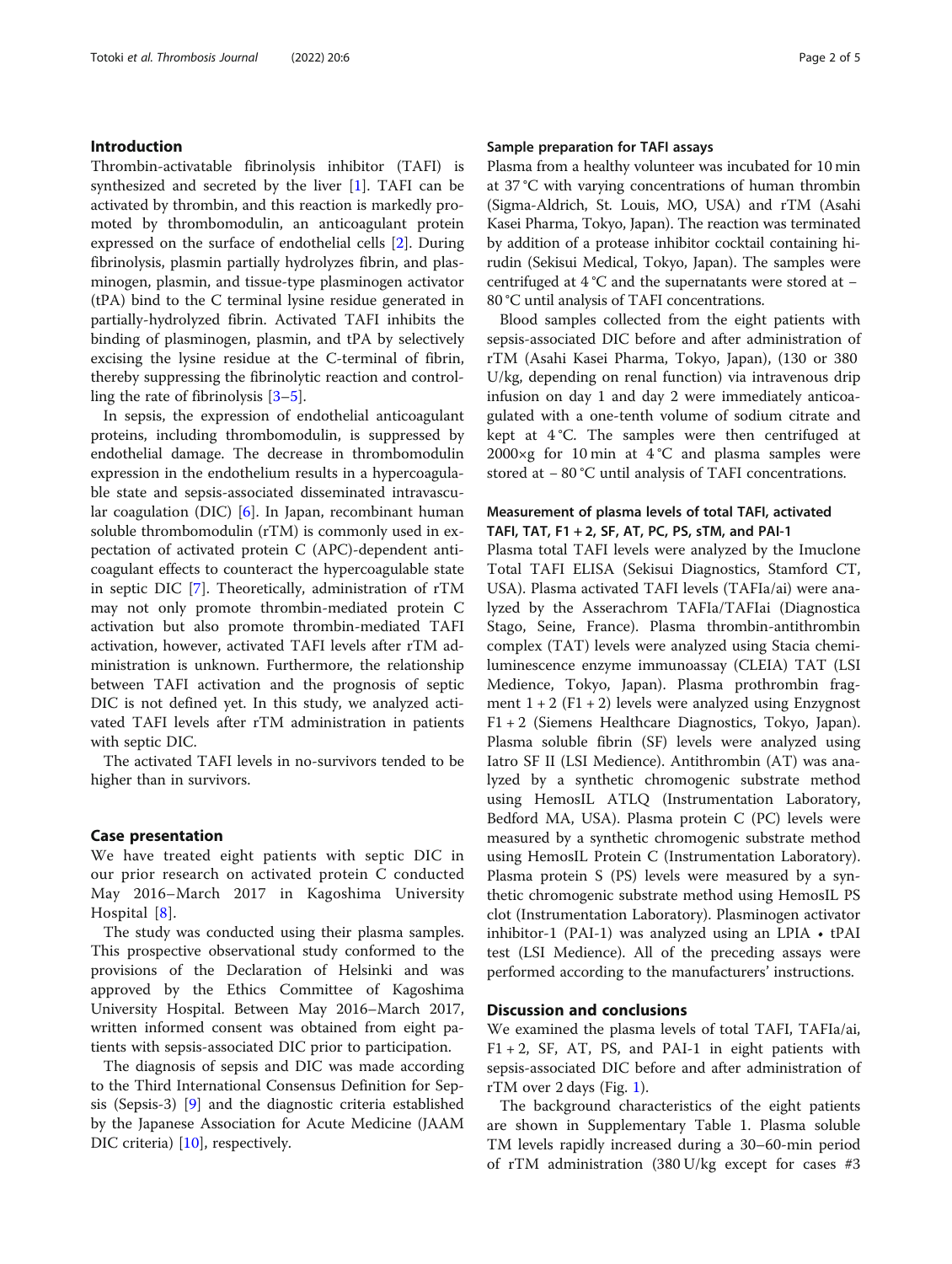<span id="page-2-0"></span>

and #5) to reach around  $1 \mu g/mL$  [\[8\]](#page-3-0). In these conditions, plasma TAFIa/ai levels were not increased after rTM treatment except for the cases #3 and #8.

In this study, we found that thrombin-rTM did not promoted increase plasma TAFIa/ai levels in most patients with sepsis-associated DIC. Three (#3, #6, and #8) out of eight patients showed high total TAFI levels before rTM administration, and two (#3 and #8) out of the three patients showed high thrombin generation as evidenced by high  $F1 + 2$  values. TAFIa/ai levels were increased in these two patients (#3 and #8) after rTM administration, suggesting that TAFIa/ai levels could be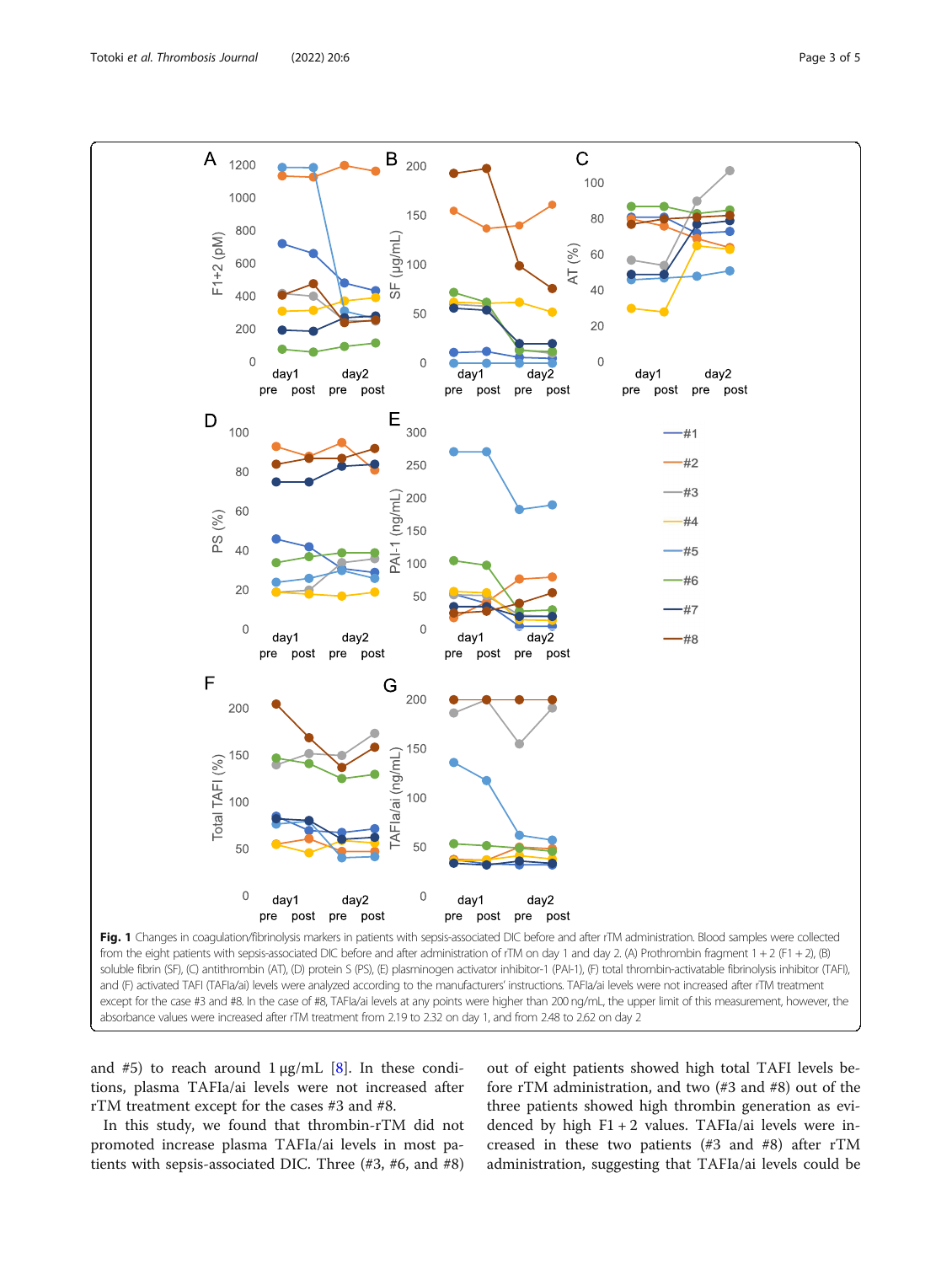<span id="page-3-0"></span>increased after rTM administration in patients with high total TAFI levels and high thrombin generation. However, this hypothesis is based on the data of eight patients, and thus larger scale analysis is necessary to confirm it.

Extensive activation of TAFI has been reported as an independent predictor of mortality in sepsis [11]. Our findings support this hypothesis in patients with sepsisassociated DIC. Increased TAFIa/ai may cause ischemic organ failure by inhibiting intravascular fibrinolysis. Increased TAFIa/ai may be the result of increased thrombin generation, which is also thought to be associated with ischemic organ failure and poor outcome. So, extensive activation of TAFI may be the cause or the result of critically ill conditions. In the latter case, rTM administration can improve outcome by suppressing thrombin generation. In the former case, rTM administration may not worsen outcome because rTM administration did not increase activated TAFI levels in most cases. However, it should be noted that activated TAFI levels can be increased after administration of rTM if baseline levels of total TAFI and thrombin generation are simultaneously elevated. Previous studies showed that inhibition or knockout of TAFI alleviated sepsis-induced organ injury in mice [12, [13\]](#page-4-0), indicating that increased TAFIa/ai may account at least in part for sepsis-induced organ failure.

Plasma TAFIa/ai did not increase with rTM administration. The activated TAFI levels in no-survivors tended to be higher than in survivors. Therefore elevated baseline TAFIa/ai concentration may be a negative prognostic indicator in septic DIC. Larger studies are needed to confirm the in vivo effect of rTM on TAFI activation.

#### Abbreviations

AT: antithrombin; DIC: Disseminated intravascular coagulation; ELISA: Enzyme-linked immunosorbent assay; FDP: Fibrin/fibrinogen degradation products;  $F1 + 2$ : Prothrombin fragment  $1 + 2$ ; PAI-1: plasminogen activator inhibitor-1; rTM: Recombinant human soluble thrombomodulin; SF: soluble fibrin; sTM: soluble thrombomodulin; TAFI: thrombin-activatable fibrinolysis inhibitor; TAFIa: Activated thrombin activatable fibrinolysis Inhibitor; TAT: Thrombin-antithrombin complex

#### Acknowledgments

The authors thank G. Honda (Asahi Kasei Pharma) for their expert technical assistance. We also wish to acknowledge the contribution of Dr. K. Yanagimoto for supporting patient enrollment. We thank Libby Cone, MD, MA, from DMC Corp. ([www.dmed.co.jp](http://www.dmed.co.jp/) [<http://www.dmed.co.jp/>](http://www.dmed.co.jp/)) for editing drafts of this manuscript.

#### Authors' contributions

TT contributed to data analysis. TI contributed to study design and manuscript preparation. MK and NY contributed to in vitro experiments. IM and YK contributed to data analysis and manuscript editing. All authors read and approved the final manuscript.

#### Funding

This study was supported by Asahi Kasei Pharma.

#### Availability of data and materials

The datasets used and/or analyzed during the current study are available from the corresponding author on reasonable request.

#### **Declarations**

#### Ethics approval and consent to participate

This study was approved by the Ethics Committee of Kagoshima University Hospital. Written informed consent was obtained from all patients prior to participation in the study.

#### Consent for publication

Not applicable.

#### Competing interests

IM and TI have received research funding from Asahi Kasei Pharma. All other authors state that they have no conflict of interests.

#### Author details

<sup>1</sup>Department of Anesthesiology & Critical Care Medicine, Kyushu University, Fukuoka, Japan. <sup>2</sup>Department of Emergency and Intensive Care Medicine, Kagoshima University Graduate School of Medical and Dental Sciences, Kagoshima, Japan. <sup>3</sup>Department of Systems Biology in Thromboregulation Kagoshima University Graduate School of Medical and Dental Sciences, Kagoshima, Japan.

#### Received: 27 October 2021 Accepted: 28 December 2021 Published online: 07 February 2022

#### References

- 1. Akinci B. Role of thrombin activatable fibrinolysis inhibitor in endocrine and cardiovascular disorders: an update. Recent Pat Endocr Metab Immune Drug Discov. 2012;6(3):210–7. [https://doi.org/10.2174/187221412802481748.](https://doi.org/10.2174/187221412802481748)
- 2. Ito T, Kakihana Y, Maruyama I. Thrombomodulin as an intravascular safeguard against inflammatory and thrombotic diseases. Expert Opin Ther Targets. 2016;20(2):151–8. [https://doi.org/10.1517/14728222.2016.1086750.](https://doi.org/10.1517/14728222.2016.1086750)
- 3. Esmon CT. The regulation of natural anticoagulant pathways. Scie Am Assoc Adv Sci. 1985;235(4794):1348–52. <https://doi.org/10.1126/science.3029867>.
- 4. Wenzel J, Assmann JC, Schwaninger M. Thrombomodulin—a new target for treating stroke at the crossroad of coagulation and inflammation. Curr Med Chem. 2014;21(18):2025–34. [https://doi.org/10.2174/09298673216661312282](https://doi.org/10.2174/0929867321666131228204839) [04839.](https://doi.org/10.2174/0929867321666131228204839)
- 5. Bouma BN, Mosnier LO. Thrombin activatable fibrinolysis inhibitor (TAFI)—how does thrombin regulate fibrinolysis? Ann Med. 2006;38(6):378– 88. <https://doi.org/10.1080/07853890600852898>.
- 6. Faust SN, Levin M, Harrison OB, Goldin RD, Lockhart MS, Kondaveeti S, et al. Dysfunction of endothelial protein C activation in severe meningococcal sepsis. N Engl J Med. 2001;345(6):408–16. [https://doi.org/10.1056/nejm2001](https://doi.org/10.1056/nejm200108093450603) [08093450603](https://doi.org/10.1056/nejm200108093450603).
- 7. Hayakawa M, Yamakawa K, Saito S, Uchino S, Kudo D, Iizuka Y, et al. Recombinant human soluble thrombomodulin and mortality in sepsisinduced disseminated intravascular coagulation. A multicentre retrospective study. Thromb Haemost. 2016;115(6):1157–66. [https://doi.org/10.1160/th1](https://doi.org/10.1160/th15-12-0987) [5-12-0987.](https://doi.org/10.1160/th15-12-0987)
- Arishima T, Ito T, Yasuda T, Yashima N, Furubeppu H, Kamikokuryo C, et al. Circulating activated protein C levels are not increased in septic patients treated with recombinant human soluble thrombomodulin. Thromb J. 2018; 28(16):1–7. <https://doi.org/10.1186/s12959-018-0178-0>.
- 9. Singer M, Deutschman CS, Seymour CW, Shankar-Hari M, Annane D, Bauer M, et al. The third international consensus definitions for Sepsis and septic shock (Sepsis-3). JAMA. 2016;315(8):801–2. <https://doi.org/10.1001/jama.2016.0287>.
- 10. Gando S, Iba T, Eguchi Y, Ohtomo Y, Okamoto K, Koseki K, et al. A multicenter, prospective validation of disseminated intravascular coagulation diagnostic criteria for critically ill patients: comparing current criteria. Crit Care Med. 2006;34(3):625–31. [https://doi.org/10.1097/01.ccm.](https://doi.org/10.1097/01.ccm.0000202209.42491.38) [0000202209.42491.38](https://doi.org/10.1097/01.ccm.0000202209.42491.38).
- 11. Semeraro F, Colucci M, Caironi P, Masson S, Ammollo CT, Teli R, et al. Platelet drop and fibrinolytic shutdown in patients with Sepsis. Crit Care Med. 2018;46(3):e221–8. [https://doi.org/10.1097/ccm.0000000000002919.](https://doi.org/10.1097/ccm.0000000000002919)
- 12. Renckens R, Roelofs JJTH, ter Horst SAJ, van ′t Veer C, Havik SR, Florquin S, et al. Absence of thrombin-activatable fibrinolysis inhibitor protects against